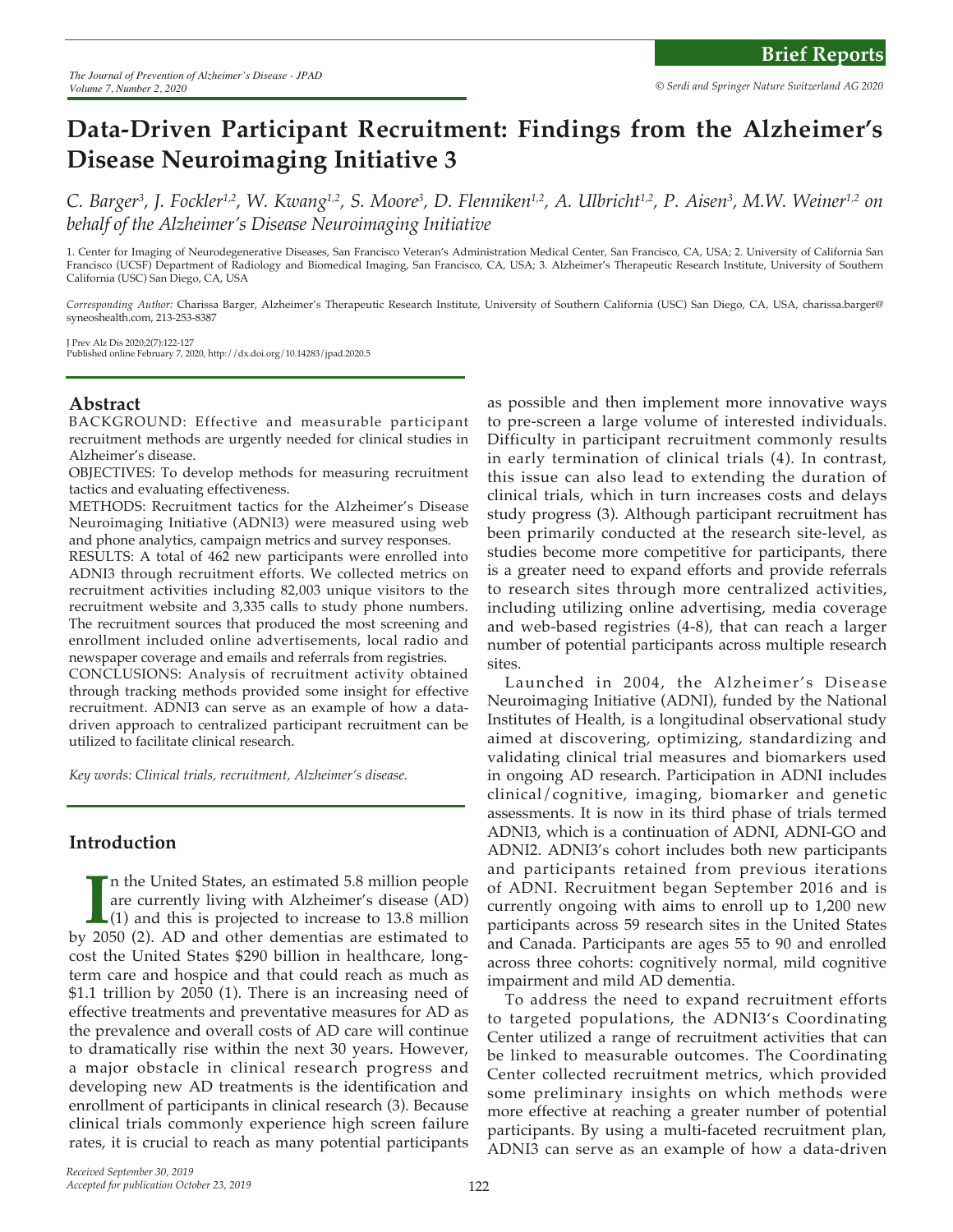approach to centralized participant recruitment can be utilized to facilitate clinical research.

# **Methods**

## *Recruitment Activities*

On behalf of ADNI3, the Coordinating Center managed recruitment activities to connect potential participants directly with local research sites. These activities included: national newspaper and radio coverage; local TV and newspaper coverage; and search engine, website, social media and newspaper advertisements.

Additional recruitment activities were provided by internet-based registries including: the National Institute on Aging's Alzheimer's and related Dementias Education and Referral Center (ADEAR); Banner Alzheimer's Institute's Alzheimer's Prevention Registry (APR); and University of California, San Francisco's (UCSF) Brain Health Registry (BHR). These registries aim to provide a pool of screened potential participants who have provided information including contact information and demographics and have already expressed a willingness to participate in research (6, 9). The recruitment activities included: online study listings (provided by APR, ADEAR, ClinicalTrials.gov), emails to their existing list of registrants (provided by APR and BHR) and direct referrals to research sites (provided by BHR). Direct BHR referrals applied exclusion/inclusion criteria to their pool of over 65,000 participants nationally to pre-screen and refer them to local research sites (9). The selected BHR participants were provided research site contact information and a referral code to be brought with them to their screening visit.

# *Website and Data Collection*

Most digital activities funneled visitors to the ADNI3 recruitment website, ADNI3.org, which was developed as a collaboration between the Alzheimer's Therapeutic Research Institute (ATRI) at the University of Southern California and the Brain Health Registry (BHR) at UCSF.

The website, powered by BHR, provided education about ADNI3 with multiple links to a pre-screener questionnaire to guide visitors to complete it as the preferred call to action. The questionnaire asked studyspecific questions to determine eligibility. Those who were potentially eligible were prompted to enter their contact information in a sign up form, which connected referrals to a local research site to enroll. The website also included a "research site finder" map with the ability to cater to the needs of individual research sites by pausing or stopping referrals from the website.

The website captured data using the methods listed below to track visitors during the recruitment process:

1. Trackable Links: Custom URLs were used to identify how web visitors arrived at the recruitment website. These were placed in all digital communication, advertisements, emails, articles and social media posts.

2. Sign Up Form: This web-based form collected contact information, birth year and zip codes from visitors to determine if there was a research site enrolling in their area. They were then provided with a referral code and the research sites' contact information immediately or once their local site began enrolling.

3. Phone Numbers: Unique phone numbers were used to track phone calls to research sites from recruitment campaigns and the recruitment website. Masked local phone numbers, that rang through to the research site's phone number, enabled tracking of how many calls were placed from the recruitment website. Also, an interactive voice response (IVR) system automatically forwarded calls for interested participants to their local site after providing their zip code. The system then logged any activity and provided data on what calls were placed and where they were forwarded. Additionally, the phone number a participant called was used as a referral code for measuring conversion into the study.

4. Contact Us Form: This web-based form allowed visitors to provide their contact information for a specific research site. This was provided to the site along with a referral code to track them into enrollment.

Additional information was collected and recorded in an electronic case report form at the in-person screening visit to determine where the participant heard about the study. Once the participant was in clinic, they were asked questions about how they heard about the study and whether they had a referral code in the screening questionnaire. Questions include: "How did you hear about the study?" and "From whom did you hear about the study?". If the participant had a referral code, the site staff was responsible for entering the specific referral code into the online form. Any additional comments or specifics were collected in qualitative responses.

# *Data Analysis*

All data was reported visually through an active dashboard, allowing all recruitment metrics described above to be seen in real-time, in one place. The dashboard, managed by the BHR, included, but was not limited to: the number of sign up forms completed and what site the interested participant was referred to, how many calls were placed from the recruitment website and how many consented study participants provided referral codes. Additionally, recruitment campaigns that could not have specific data attached, like radio interviews, could be filtered by date to show website activity within a specified timeframe. Google Analytics Dashboards were also used to view website traffic data and duration of web sessions. Figure 1 shows the flow of recruitment activities through the website to study enrollment with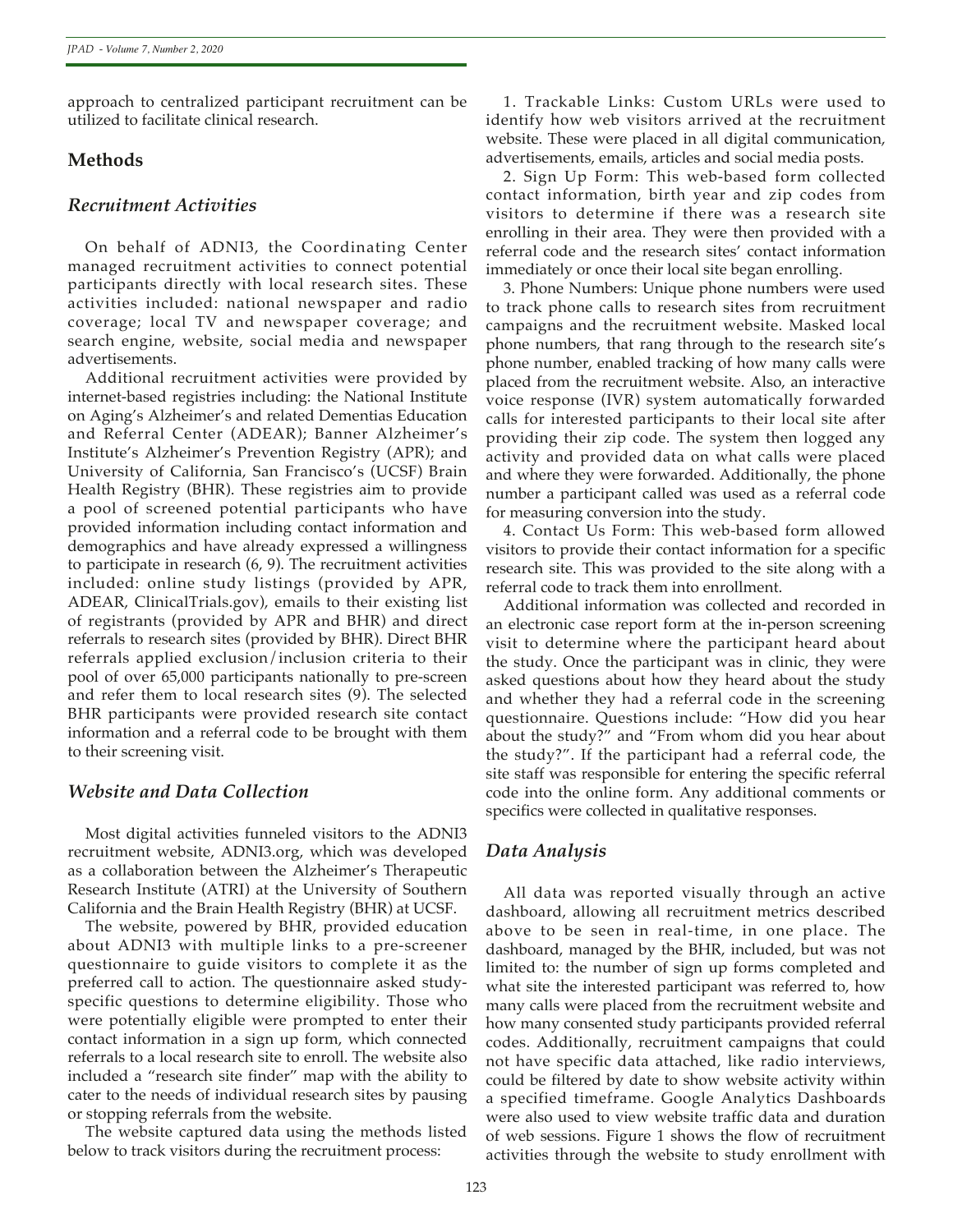data displayed by the dashboard.

The dashboards were reviewed regularly to assess current recruitment activities and make informed decisions on recruitment tactics. We assessed increases in website traffic, use of trackable links, website activities completed and phone call volume to gauge effectiveness of recruitment activities compared to daily averages.



## **Results**

#### *Enrollment Summary*

As of August 2019, 892 individuals enrolled into ADNI3, including 430 participants that continued from ADNI2 and 462 newly enrolled participants. The average age of new participants was 71; 13% were minority participants, defined as either Latino/Hispanic or non-White; 54% were female; and the average education was 16.6 years.

Data collected at the screening visits showed that approximately 52% of new participants were enrolled through site-driven activities, such as physician referrals, community outreach events and patient database outreach. The remaining 48% of new participants were enrolled through recruitment activities managed by the Coordinating Center, which will be focused on for this paper.

#### *Recruitment Efforts*

Figure 2 summarizes the recruitment activities utilized by the Coordinating Center and subsequent data collected. As a result of central recruitment efforts, there have been 82,003 unique visitors to ADNI3.org, 2,189 phone calls to the IVR phone number and 1,146 phone calls through local masked phone numbers. Of the visitors to the website, 15.5% engaged in some form of website activity by completing the pre-screener, contact us form, sign up form, or calling a site directly using the masked phone number. In total 12,728 referrals

were provided to research sites through the recruitment website.

Of the 82,003 website visitors, 56,170 (68.5%) can be linked directly to the source of recruitment through trackable links. The majority of the website visitors tracked by links came from Facebook advertisements with 40,833 tracked users (72.7%). The trackable links identified only two individuals who had referral codes which were reported to site staff at the screening visit. In contrast, APR had only 2,319 tracked users (4.13%) but ultimately led to 13 referral codes reported at the screening visit.

764 in-person questionnaires were completed at the screening visit to collect information on where participants heard about the study. These included 132 referral codes but no local phone number referral codes. Of the questionnaires completed, several included conflicting information about the source of recruitment. For example, of the 206 individuals that selected a registry as the source from which they heard about the study, 13% indicated a conflicting source in how they heard about the study (5 from advertising, 2 from media coverage and 20 from site outreach).

#### *Most Effective Recruitment Sources*

The recruitment sources that produced the most referrals through ADNI3.org include: Facebook and Google advertisements targeted by age and location; radio interviews in local markets with the Principal Investigator; articles and press releases in local newspapers; and emails from Caring.com and APR. These activities resulted in 65% of the total website traffic, 46% of the total completed website pre-screeners and 26% of the total calls. 27% of new participant enrollment can be linked to a registry using the self-reported data collected at the screening visit. The most effective registry activity for recruitment was direct referrals provided by BHR resulting in at least 73 individuals screened and 48 enrolled, as shown in the referral codes collected.

#### *Using Data to Improve Recruitment Activities*

Analyzing data throughout the study provided insight on how recruitment activities were performing and helped to determine recruitment plans. Following the April 2018 email from APR, a total of 1,159 trackable links were collected on the website and 496 of these visitors (42.7%) were referred to a research site. As a result of this information, additional emails were conducted with APR to provide referrals to sites, which resulted in 1,265 more trackable links collected and 448 of these visitors (35.4%) were referred to a research site.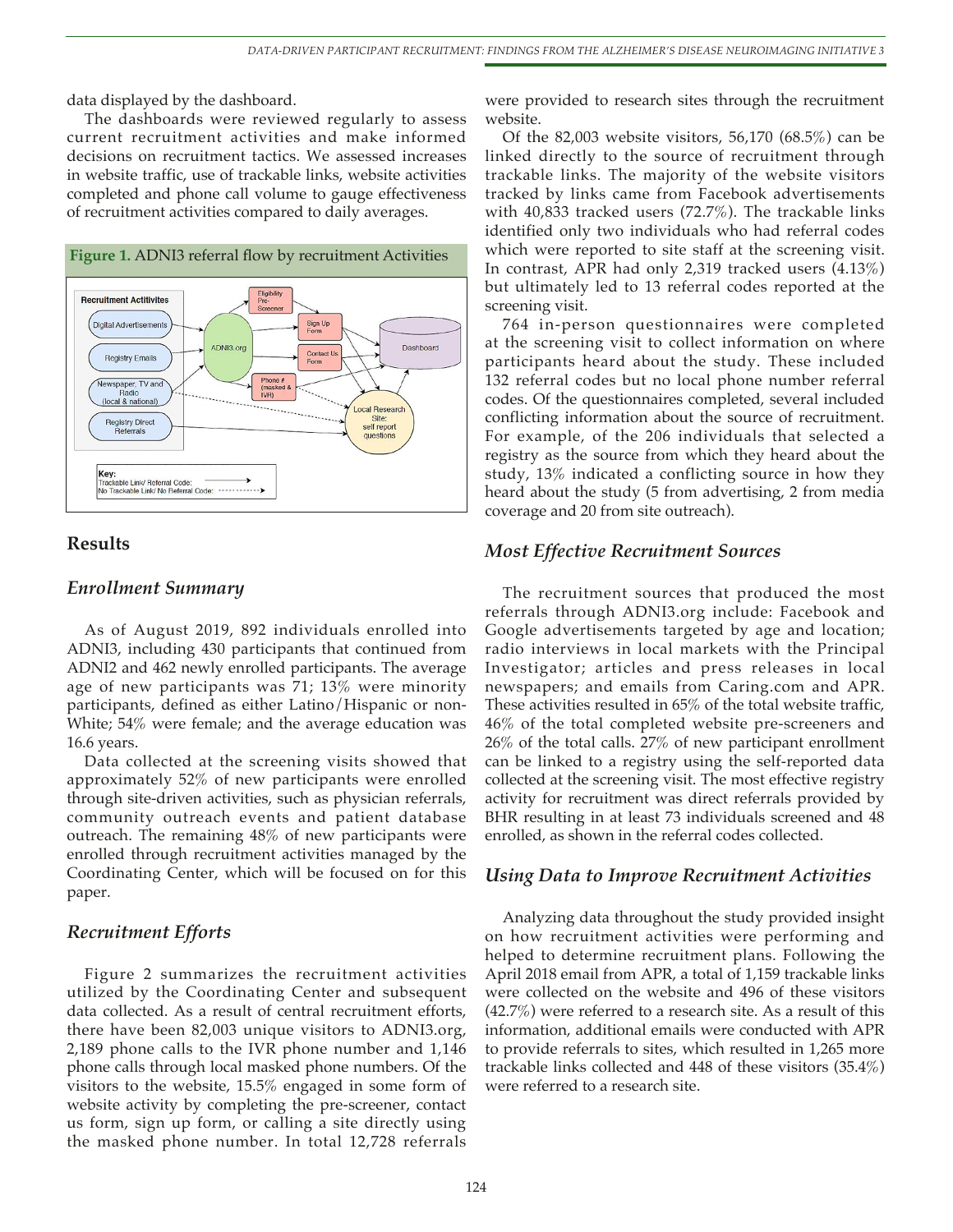

*JPAD - Volume 7, Number 2, 2020*



NOTE: Figure 2 includes 35% of screening and enrollment data that can accurately be linked to recruitment activities conducted by the Coordinating Center. Numbers included in Website Visitors and Contacted Research Site are 100 times the actual number. Condensed numbers were provided for visibility.

## *Use of Website Pre-screener*

The most popular action on ADNI3.org was to complete the pre-screener form (12%). Of those that completed the pre-screener, 56% were deemed eligible and referred to a site. This minimized site burden by eliminating approximately 4,294 participants deemed ineligible, or 72 individuals per site.

### **Discussion**

The major conclusion from this study was that quantitative data concerning all steps of the recruitment process provided useful information concerning the efficiency of each step. The data provided some insight into which recruitment activities were producing the most referrals, which was helpful for recruitment planning. We were able to connect a large number of recruitment activities to website traffic but data on the source of enrollment was only available for a small percentage due to several limitations.

Use of trackable links provided some insight on which recruitment activities led a potential participant to the website and subsequent enrollment. However, some trackable link data is not captured due to private browsing, firewalls and website blocking cookies. Furthermore, some responses to the screening questionnaire collected at the clinic visit conflicted with the referral code provided. These discrepancies might be due to human error from participants and study staff or might suggest that multiple touchpoints of recruitment are needed for successful enrollment. Our efforts to track campaigns by using local phone numbers that could serve as referral codes during the screening visit was ineffective, and no phone numbers were provided as

referral codes. In addition, the more manual methods of tracking recruitment activities, such as the metrics that rely on site data entry, were completed partially or inconsistently.

We would recommend collecting self-report screening questionnaires and referral codes at the initial contact with the participant (i.e., during the pre-screening telephone call) to improve accuracy. Questions asked should be simplified for clarity with limited choices to avoid confusion and provide cleaner data. More robust methods for collecting referral codes should also be employed, such as limiting data entry fields to ensure consistency in referral codes or automating referral codes through the use of a QR codes.

Analyzing recruitment metrics, we were able to obtain a preliminary assessment of central recruitment efforts in real-time to inform recruitment planning. We increased the most successful recruitment activities based on these assessments. Additionally, we realized that the quality of the source was sometimes more important than the quantity of users reached. For instance, Facebook reached a far larger number of users than APR yet APR had a larger number of users who were screened in clinic. We believe this was because APR's registry members already had a greater interest in participating in research studies whereas Facebook reached a broader audience. With more accurate and complete data, we would be able to more effectively measure tactics to gauge the most successful recruitment activities and connect these to actual enrollment.

Although the use of an online pre-screener is not a recruitment tactic, we found that it was an effective entry method for referrals to reduce site burden by eliminating referrals that do not meet the basic study criteria. This conclusion was possible due to tracking website activity including the number of online pre-screeners completed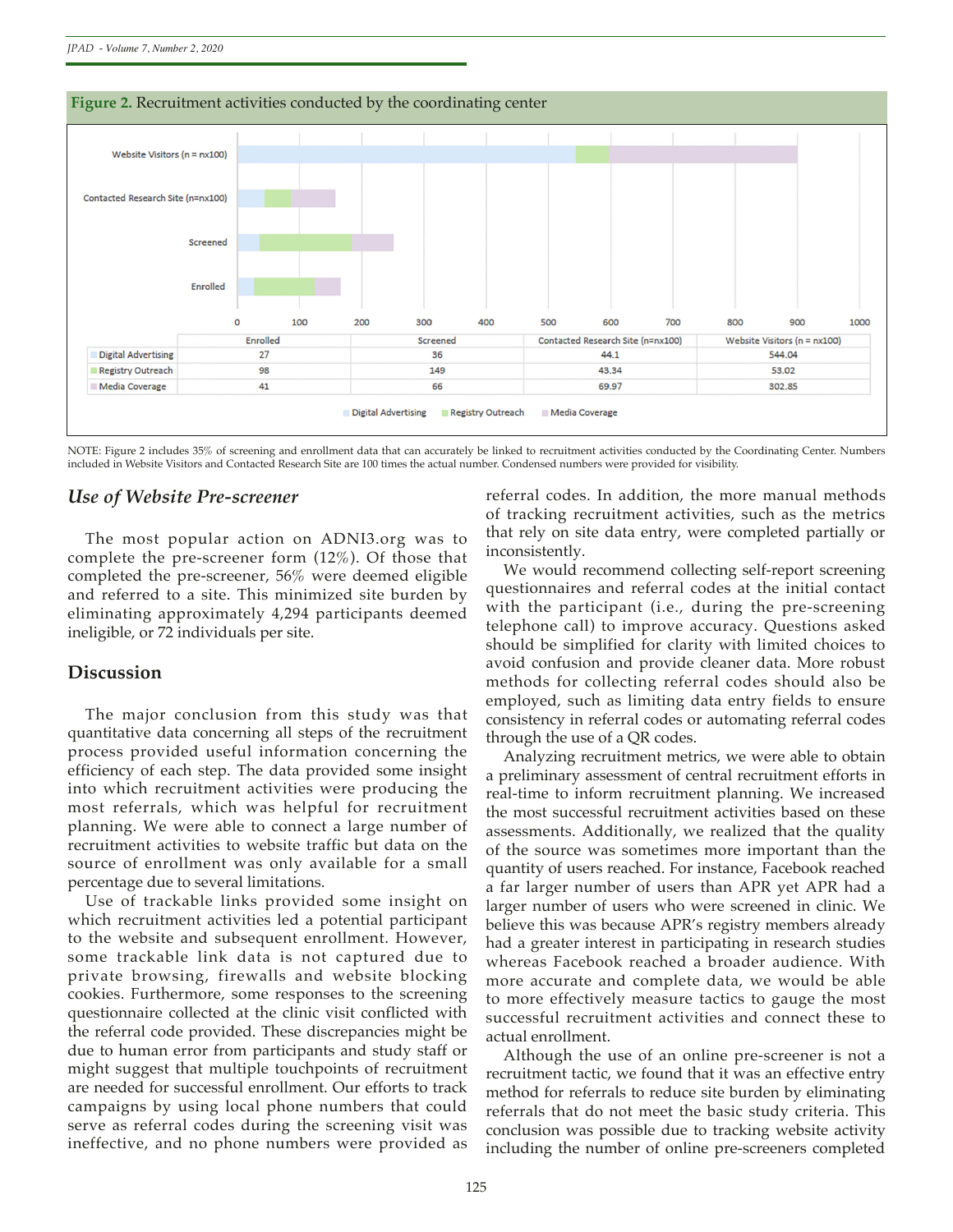and the user's subsequent eligibility status.

We found that central recruitment efforts using a multi-faceted approach of media coverage, online advertising and registry outreach can be effective at providing sites with eligible referrals, and subsequently leading to increased screening and enrollment. Driving recruitment activities to a central website with tracking capabilities allows efforts to be measured and evaluated for efficacy. This data can then be used to inform recruitment planning. Using this data-driven approach to centralized recruitment, investigators can effectively and efficiently pursue enrollment goals.

*Acknowledgements:* Michael Weiner, MD (UC San Francisco, Principal Investigator, Executive Committee); Paul Aisen, MD (UC San Diego, ADCS PI and Director of the Coordinating Center Clinical Core, Executive Committee, Clinical Core Leaders); Ronald Petersen, MD, PhD (Mayo Clinic, Rochester, Executive Committee, Clinical Core Leader); Clifford R. Jack, Jr., MD (Mayo Clinic, Rochester, Executive Committee, MRI Core Leader); William Jagust, MD (UC Berkeley, Executive Committee; PET Core Leader); John Q. Trojanowki, MD, PhD (U Pennsylvania, Executive Committee, Biomarkers Core Leader); Arthur W. Toga, PhD (USC, Executive Committee, Informatics Core Leader); Laurel Beckett, PhD (UC Davis, Executive Committee, Biostatistics Core Leader); Robert C. Green, MD, MPH (Brigham and Women's Hospital, Harvard Medical School, Executive Committee and Chair of Data and Publication Committee); Andrew J. Saykin, PsyD (Indiana University, Executive Committee, Genetics Core Leader); John Morris, MD (Washington University St. Louis, Executive Committee, Neuropathology Core Leader); Leslie M. Shaw (University of Pennsylvania, Executive Committee, Biomarkers Core Leader); Enchi Liu, PhD (Janssen Alzheimer Immunotherapy, ADNI 2 Private Partner Scientific Board Chair); Tom Montine, MD, PhD (University of Washington) ; Ronald G. Thomas, PhD (UC San Diego); Michael Donohue, PhD (UC San Diego); Sarah Walter, MSc (UC San Diego); Devon Gessert (UC San Diego); Tamie Sather, MS (UC San Diego,); Gus Jiminez, MBS (UC San Diego); Danielle Harvey, PhD (UC Davis;); Michael Donohue, PhD (UC San Diego); Matthew Bernstein, PhD (Mayo Clinic, Rochester); Nick Fox, MD (University of London); Paul Thompson, PhD (USC School of Medicine); Norbert Schuff, PhD (UCSF MRI); Charles DeCArli, MD (UC Davis); Bret Borowski, RT (Mayo Clinic); Jeff Gunter, PhD (Mayo Clinic); Matt Senjem, MS (Mayo Clinic); Prashanthi Vemuri, PhD (Mayo Clinic); David Jones, MD (Mayo Clinic); Kejal Kantarci (Mayo Clinic); Chad Ward (Mayo Clinic); Robert A. Koeppe, PhD (University of Michigan, PET Core Leader); Norm Foster, MD (University of Utah); Eric M. Reiman, MD (Banner Alzheimer's Institute); Kewei Chen, PhD (Banner Alzheimer's Institute); Chet Mathis, MD (University of Pittsburgh); Susan Landau, PhD (UC Berkeley); Nigel J. Cairns, PhD, MRCPath (Washington University St. Louis); Erin Householder (Washington University St. Louis); Lisa Taylor Reinwald, BA, HTL (Washington University St. Louis); Virginia Lee, PhD, MBA (UPenn School of Medicine); Magdalena Korecka, PhD (UPenn School of Medicine); Michal Figurski, PhD (UPenn School of Medicine); Karen Crawford (USC); Scott Neu, PhD (USC); Tatiana M. Foroud, PhD (Indiana University); Steven Potkin, MD UC (UC Irvine); Li Shen, PhD (Indiana University); Faber Kelley, MS, CCRC (Indiana University); Sungeun Kim, PhD (Indiana University); Kwangsik Nho, PhD (Indiana University); Zaven Kachaturian, PhD (Khachaturian, Radebaugh & Associates, Inc and Alzheimer's Association's Ronald and Nancy Reagan's Research Institute); Richard Frank, MD, PhD (General Electric); Peter J. Snyder, PhD (Brown University); Susan Molchan, PhD (National Institute on Aging/ National Institutes of Health); Jeffrey Kaye, MD (Oregon Health and Science University); Joseph Quinn, MD (Oregon Health and Science University); Betty Lind, BS (Oregon Health and Science University); Raina Carter, BA (Oregon Health and Science University); Sara Dolen, BS (Oregon Health and Science University); Lon S. Schneider, MD (University of Southern CaliforGroups Acknowledgements Journal Format nia); Sonia Pawluczyk, MD (University of Southern California); Mauricio Beccera, BS (University of Southern California); Liberty Teodoro, RN (University of Southern California); Bryan M. Spann, DO, PhD (University of Southern California); James Brewer, MD, PhD (University of California San Diego); Helen Vanderswag, RN (University of California San Diego); Adam Fleisher, MD (University of California San Diego); Judith L. Heidebrink, MD, MS (University of Michigan); Joanne L. Lord, LPN, BA, CCRC (University of Michigan); Ronald Petersen, MD, PhD (Mayo Clinic, Rochester); Sara S. Mason, RN (Mayo Clinic, Rochester); Colleen S. Albers, RN (Mayo Clinic, Rochester); David Knopman, MD (Mayo Clinic, Rochester); Kris Johnson, RN (Mayo Clinic, Rochester); Rachelle S. Doody, MD, PhD (Baylor College of Medicine); Javier Villanueva Meyer, MD (Baylor College of Medicine); Munir Chowdhury, MBBS, MS (Baylor College of Medicine); Susan Rountree, MD (Baylor College of Medicine); Mimi Dang, MD (Baylor College of Medicine); Yaakov Stern, PhD (Columbia University Medical Center); Lawrence S. Honig, MD, PhD (Columbia University Medical Center); Karen L. Bell, MD (Columbia University

Medical Center); Beau Ances, MD (Washington University, St. Louis); John C. Morris, MD (Washington University, St. Louis); Maria Carroll, RN, MSN (Washington University, St. Louis); Sue Leon, RN, MSN (Washington University, St. Louis); Erin Householder, MS, CCRP (Washington University, St. Louis); Mark A. Mintun, MD (Washington University, St. Louis); Stacy Schneider, APRN, BC, GNP (Washington University, St. Louis); Angela Oliver, RN, BSN, MSG ; Daniel Marson, JD, PhD (University of Alabama Birmingham); Randall Griffith, PhD, ABPP (University of Alabama Birmingham); David Clark, MD (University of Alabama Birmingham); David Geldmacher, MD (University of Alabama Birmingham); John Brockington, MD (University of Alabama Birmingham); Erik Roberson, MD (University of Alabama Birmingham); Hillel Grossman, MD (Mount Sinai School of Medicine); Effie Mitsis, PhD (Mount Sinai School of Medicine); Leyla deToledo-Morrell, PhD (Rush University Medical Center); Raj C. Shah, MD (Rush University Medical Center); Ranjan Duara, MD (Wien Center); Daniel Varon, MD (Wien Center); Maria T. Greig, HP (Wien Center); Peggy Roberts, CNA (Wien Center); Marilyn Albert, PhD (Johns Hopkins University); Chiadi Onyike, MD (Johns Hopkins University); Daniel D'Agostino II, BS (Johns Hopkins University); Stephanie Kielb, BS (Johns Hopkins University); James E. Galvin, MD, MPH (New York University); Dana M. Pogorelec (New York University); Brittany Cerbone (New York University); Christina A. Michel (New York University); Henry Rusinek, PhD (New York University); Mony J de Leon, EdD (New York University); Lidia Glodzik, MD, PhD (New York University); Susan De Santi, PhD (New York University); P. Murali Doraiswamy, MD (Duke University Medical Center); Jeffrey R. Petrella, MD (Duke University Medical Center); Terence Z. Wong, MD (Duke University Medical Center); Steven E. Arnold, MD (University of Pennsylvania); Jason H. Karlawish, MD (University of Pennsylvania); David Wolk, MD (University of Pennsylvania); Charles D. Smith, MD (University of Kentucky); Greg Jicha, MD (University of Kentucky); Peter Hardy, PhD (University of Kentucky); Partha Sinha, PhD (University of Kentucky); Elizabeth Oates, MD (University of Kentucky); Gary Conrad, MD (University of Kentucky); Oscar L. Lopez, MD (University of Pittsburgh); MaryAnn Oakley, MA (University of Pittsburgh); Donna M. Simpson, CRNP, MPH (University of Pittsburgh); Anton P. Porsteinsson, MD (University of Rochester Medical Center); Bonnie S. Goldstein, MS, NP (University of Rochester Medical Center); Kim Martin, RN (University of Rochester Medical Center); Kelly M. Makino, BS (University of Rochester Medical Center); M. Saleem Ismail, MD (University of Rochester Medical Center); Connie Brand, RN (University of Rochester Medical Center); Ruth A. Mulnard, DNSc, RN, FAAN (University of California, Irvine); Gaby Thai, MD (University of California, Irvine); Catherine Mc Adams Ortiz, MSN, RN, A/GNP (University of California, Irvine); Kyle Womack, MD (University of Texas Southwestern Medical School); Dana Mathews, MD, PhD (University of Texas Southwestern Medical School); Mary Quiceno, MD (University of Texas Southwestern Medical School); Ramon Diaz Arrastia, MD, PhD (University of Texas Southwestern Medical School); Richard King, MD (University of Texas Southwestern Medical School); Myron Weiner, MD (University of Texas Southwestern Medical School); Kristen Martin Cook, MA (University of Texas Southwestern Medical School); Michael DeVous, PhD (University of Texas Southwestern Medical School); Allan I. Levey, MD, PhD (Emory University); James J. Lah, MD, PhD (Emory University); Janet S. Cellar, DNP, PMHCNS BC (Emory University); Jeffrey M. Burns, MD (University of Kansas, Medical Center); Heather S. Anderson, MD (University of Kansas, Medical Center); Russell H. Swerdlow, MD (University of Kansas, Medical Center); Liana Apostolova, MD (University of California, Los Angeles); Kathleen Tingus, PhD (University of California, Los Angeles); Ellen Woo, PhD (University of California, Los Angeles); Daniel H.S. Silverman, MD, PhD (University of California, Los Angeles); Po H. Lu, PsyD (University of California, Los Angeles); George Bartzokis, MD (University of California, Los Angeles); Neill R Graff Radford, MBBCH, FRCP (London) (Mayo Clinic, JacksonGroups Acknowledgements Journal Format 2 ville); Francine Parfitt, MSH, CCRC (Mayo Clinic, Jacksonville); Tracy Kendall, BA, CCRP (Mayo Clinic, Jacksonville); Heather Johnson, MLS, CCRP (Mayo Clinic, Jacksonville); Martin R. Farlow, MD (Indiana University); Ann Marie Hake, MD (Indiana University); Brandy R. Matthews, MD (Indiana University); Scott Herring, RN, CCRC (Indiana University); Cynthia Hunt, BS, CCRP (Indiana University); Christopher H. van Dyck, MD (Yale University School of Medicine); Richard E. Carson, PhD (Yale University School of Medicine); Martha G. MacAvoy, PhD (Yale University School of Medicine); Howard Chertkow, MD (McGill Univ., Montreal Jewish General Hospital); Howard Bergman, MD (McGill Univ., Montreal Jewish General Hospital); Chris Hosein, Med (McGill Univ., Montreal Jewish General Hospital); Sandra Black, MD, FRCPC (Sunnybrook Health Sciences, Ontario); Dr Bojana Stefanovic (Sunnybrook Health Sciences, Ontario); Curtis Caldwell, PhD (Sunnybrook Health Sciences, Ontario); Ging Yuek Robin Hsiung, MD, MHSc, FRCPC (U.B.C. Clinic for AD & Related Disorders); Howard Feldman, MD, FRCPC (U.B.C. Clinic for AD & Related Disorders); Benita Mudge, BS (U.B.C. Clinic for AD & Related Disorders); Michele Assaly, MA Past (U.B.C. Clinic for AD & Related Disorders); Andrew Kertesz, MD (Cognitive Neurology St. Joseph's, Ontario); John Rogers, MD (Cognitive Neurology St. Joseph's, Ontario); Dick Trost, PhD (Cognitive Neurology St. Joseph's, Ontario); Charles Bernick, MD (Cleveland Clinic Lou Ruvo Center for Brain Health); Donna Munic, PhD (Cleveland Clinic Lou Ruvo Center for Brain Health); Diana Kerwin, MD (Northwestern University); Marek Marsel Mesulam, MD (Northwestern University); Kristine Lipowski, BA (Northwestern University); Chuang Kuo Wu, MD, PhD (Northwestern University); Nancy Johnson, PhD